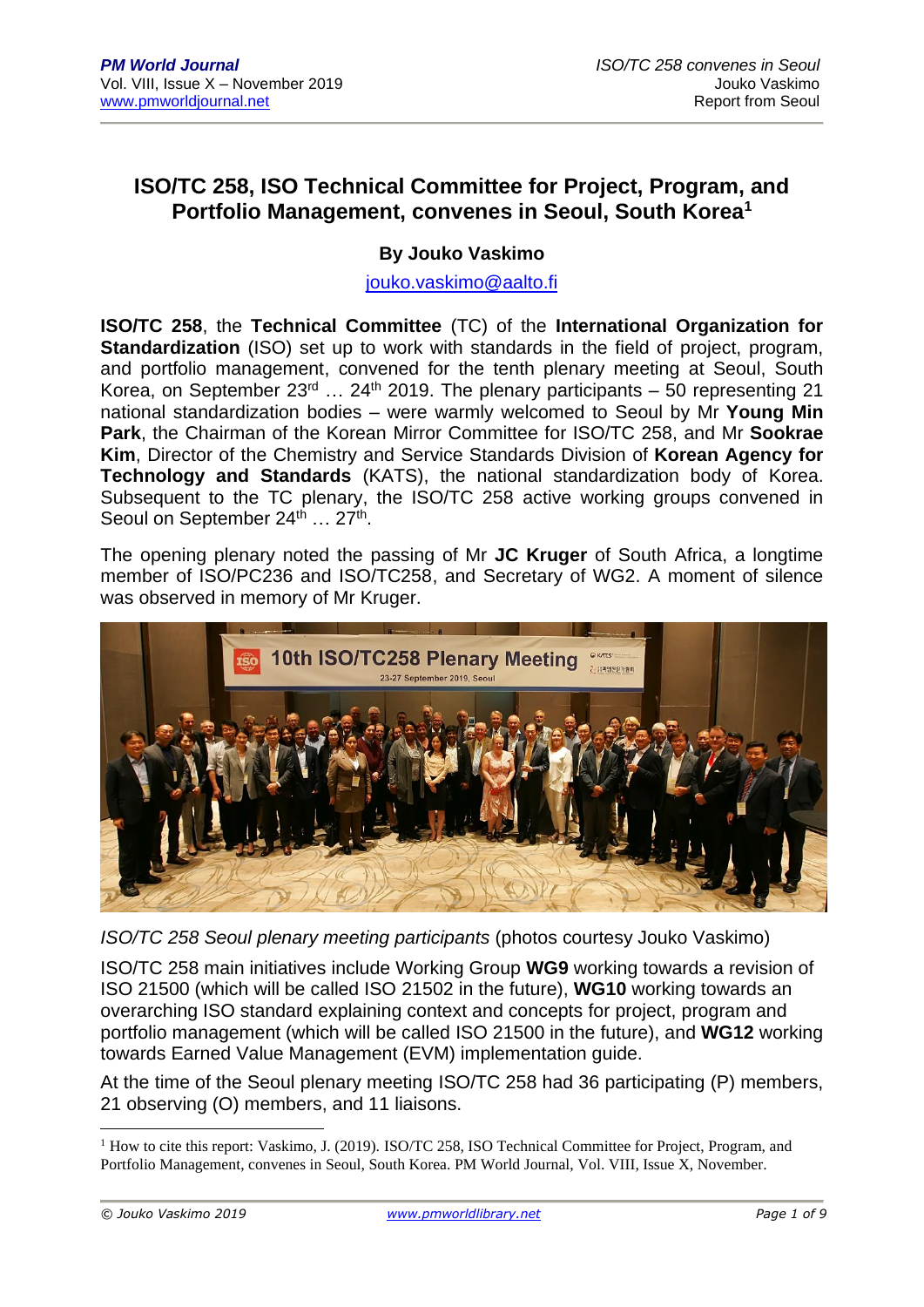Argentina, Australia, Austria, Barbados, Brazil, Bulgaria, Cameroon, Canada, Chile, China, Colombia, Costa Rica, Cyprus, Finland, France, Germany, Greece, India, Italy, Japan, Kazakhstan, Korea, Latvia, Mongolia, Netherlands, Panama, Peru, Portugal, Russia, Slovakia, South Africa, Spain, Sweden, Ukraine, United Kingdom, United States are current ISO/TC 258 P – members.

Belarus, Bosnia and Herzegovina, Czech Rep., Egypt, Hong Kong, Hungary, Iran, Iraq, Israel, Kenya, Lithuania, Luxembourg, Mauritania, Morocco, New Zealand, Norway, Pakistan, Poland, Romania, Uganda, Uzbekistan are current ISO/TC 258 O – members.

**Association for the Advancement of Cost Engineering international** (AACEi), **College of Performance Management** (CPM), **Global Alliance for the Project ProfessionS** (GAPPS), **International Project Management Association** (IPMA), and **Project Management Institute** (PMI) are ISO/TC 258 liaison organizations.

ISO/IEC JTC1, Information Technology, ISO/TC20, Aircraft and space vehicles, ISO/TC176/SC2, Quality systems, ISO/TC262, Risk Management, and ISO/TC309, Governance of Organizations are the current liaison committees to ISO/TC 258.

ISO/TC20, Aircraft and space vehicles is the current liaison committee from ISO/TC 258.

Mr **Young Min Park**, the Chairman of the Korean Mirror Committee for ISO/TC 258, was happy to organize the meeting and commented that KATS, the Korean Agency for Technology and Standards, was excited and delighted to host the tenth annual ISO/TC 258 plenary in Seoul.

"I'm now happy to hear that many members say comfortable during the meetings and enjoyable with the social events. It was an important project for us and we set target to make every participants comfortable and enjoyable during the meeting and life in Seoul. Shall I say the project was successful?



It was a big challenge to me to make it successful as did in other cities during the past years, because I must resolve many critical issues at the planning stage, such as finding financial sponsors, gathering supporters for the preparation and actual meetings and make all resources into one team. Besides the meeting date was fixed and not negotiable but could not define scope until financial & human resources are available. Thus there were many potential risks.

This was one example of project where everybody can adopt ISO PPP standard and I emphasized everybody in the team to use the standard concept during the whole project life cycle. And therefore we will have a project close meeting for collecting lessons learned with "Wehayo!" bravo for celebrating project success."

Mr Park may be contacted at **YMPark99@gmail.com**.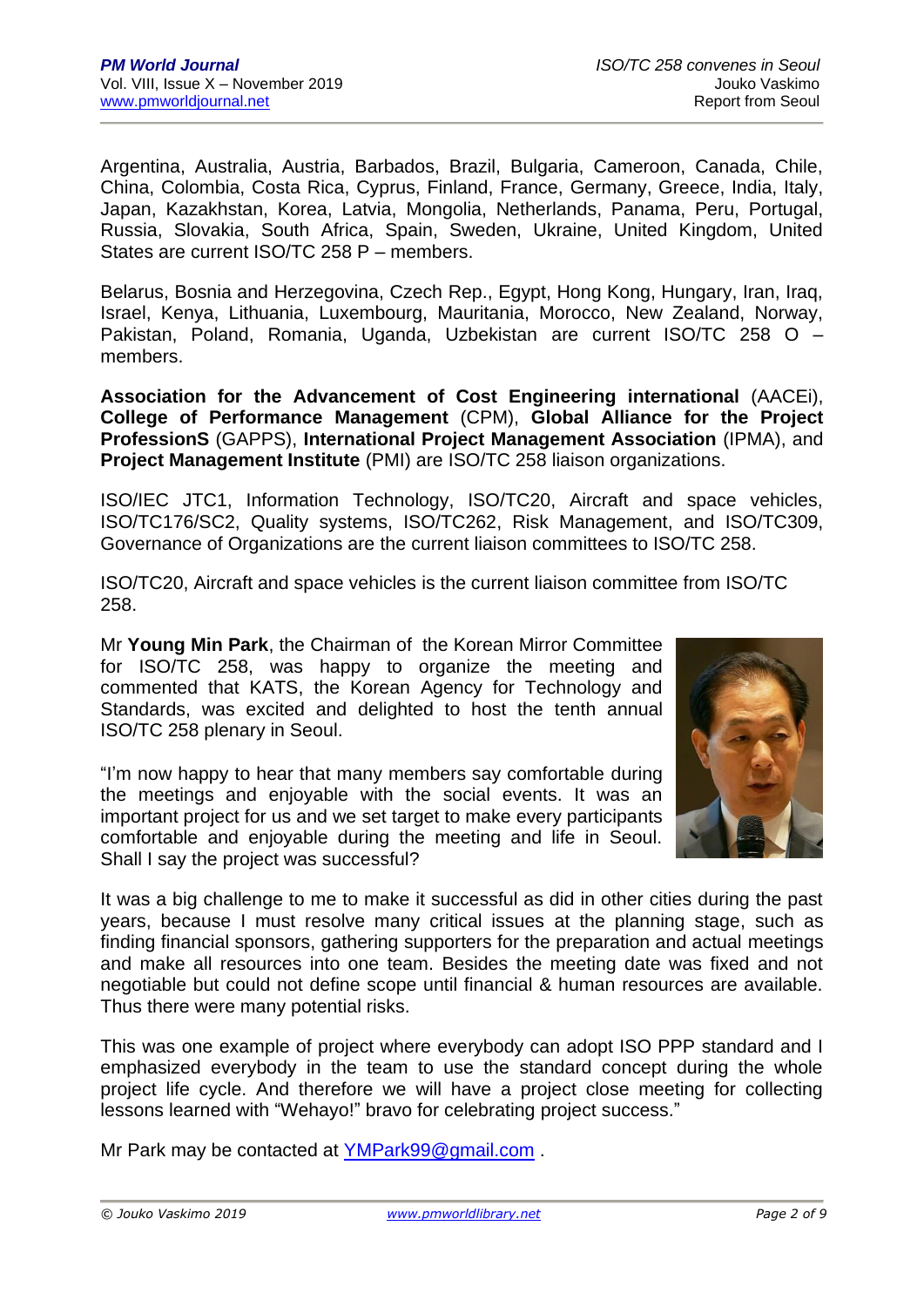ISO/TC 258 plenary sessions were run by Mr **Steven Fahrenkrog**, ISO/TC 258 Chairman, and by Mr **Karl Best**, ISO/TC 258 Committee Manager, both appointed by the **American National Standards Institute** (ANSI).



*In the photograph (from left to right): Mr Karl Best and Mr Steven Fahrenkrog*

Mr Fahrenkrog commented "It was great to be back in Asia for this Plenary of ISO/TC 258 in Seoul, South Korea. We are starting our first implementation guide as a TC as well as continuing our update effort of the first standard developed for PPPM, ISO 21500.

The day and one half plenary meeting at the beginning of the week followed by WG meetings seemed to work well. However, there were several comments from delegations suggesting a desire to go back to a Monday-Friday format. The Chairman's Advisory Group (CAG) will review comments from the delegations about our plenary format later this year or early next year to decide how we will organize for the plenary in The Netherlands in 2020.

Mr Young Min Park, the Korean Mirror Committee, and the entire KATS team are congratulated on the wonderful way they arranged the conference and our social events. It was very nice to get an appreciation for the Korean culture. We look forward to meeting in Delft, The Netherlands in 2020." Mr Fahrenkrog can be contacted at [SLFahrenkrog@gmail.com](mailto:SLFahrenkrog@gmail.com) , and Mr Best at [Karl.Best@pmi.org](mailto:Karl.Best@pmi.org) .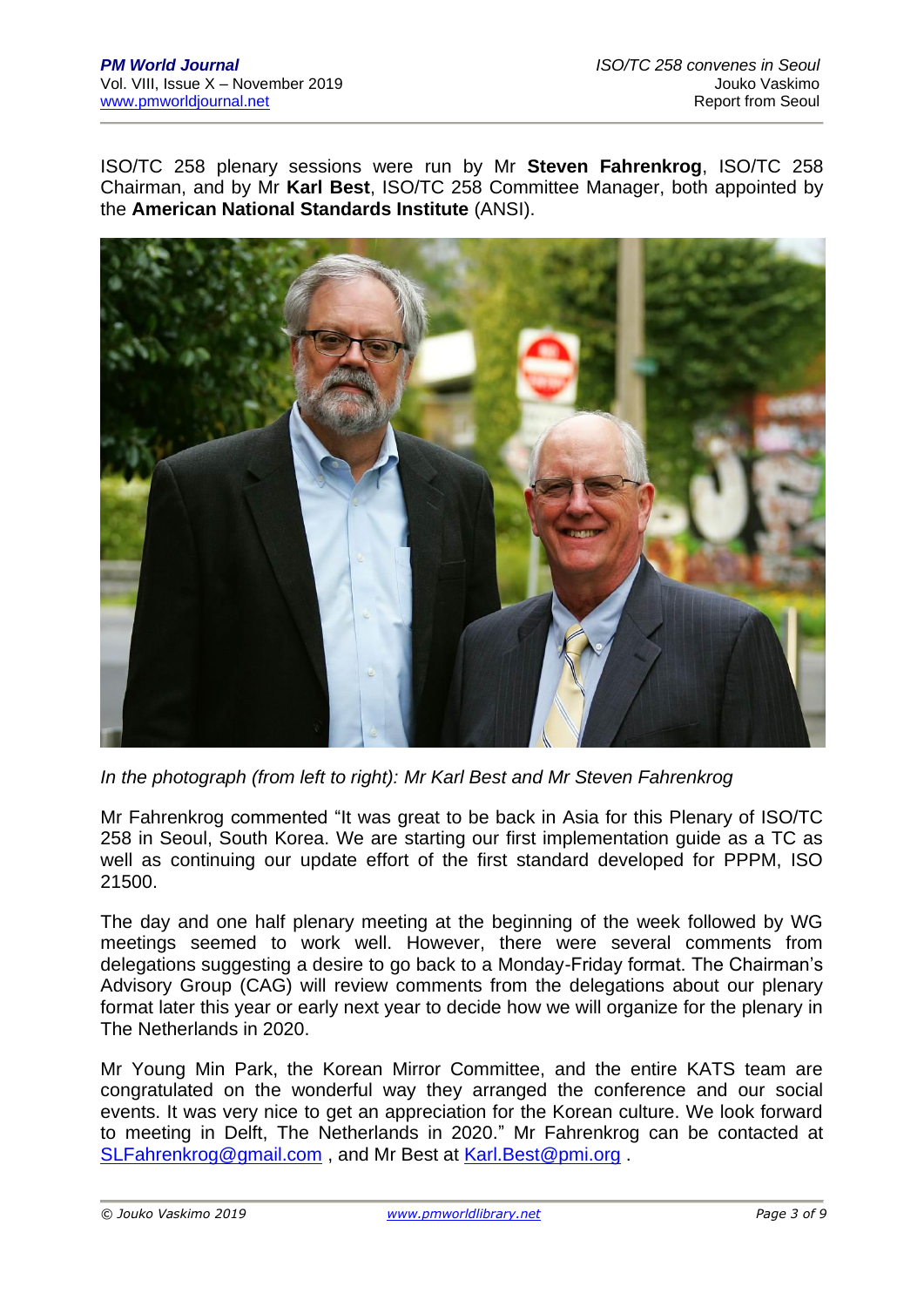ISO/TC 258 WG9 – working towards a revision of ISO 21500 – sessions were run by Mr **Peter Milsom**, ISO/TC 258 WG9 Convenor, (Canada), and Mrs **Jo-Anne Harrison**, ISO/TC 258 WG9 Secretary (Australia). ISO 21502 is anticipated to be published by ISO as an International Standard in July 2021.



*In the photograph (from left to right): Mr Peter Milsom and Mrs Jo-Anne Harrison*

Mr Milsom was very pleased with the WG9 sessions, and commented: "This was WG9's fourth face to face session, and we continued our tradition of going above and beyond. We had some significant challenges coming into this working group session with over 1000 comments to adjudicate. We were very fortunate though to have over 20 leading subject matter experts from around the world contributing to the standard. Special thanks to our hosts for the excellent location and the very generous facilities provided to support our unique needs. WG9 dealt with a number of new challenges, and once again successfully agreed on the go forward strategy and approach. We are aiming to provide a new 2019 draft of the standard in October, and we will be looking for a host to sponsor our next session in March 2020. As always, we are looking for subject matter experts to join their national ISO mirror-committees and contribute to the next Guidance on project management." Mr Milsom can be contacted at [Peter-](mailto:Peter-Milsom@outlook.com)[Milsom@outlook.com,](mailto:Peter-Milsom@outlook.com) and Mrs Harrison at [Joanne.Harrison@silaprojects.com.au](mailto:Joanne.Harrison@silaprojects.com.au) .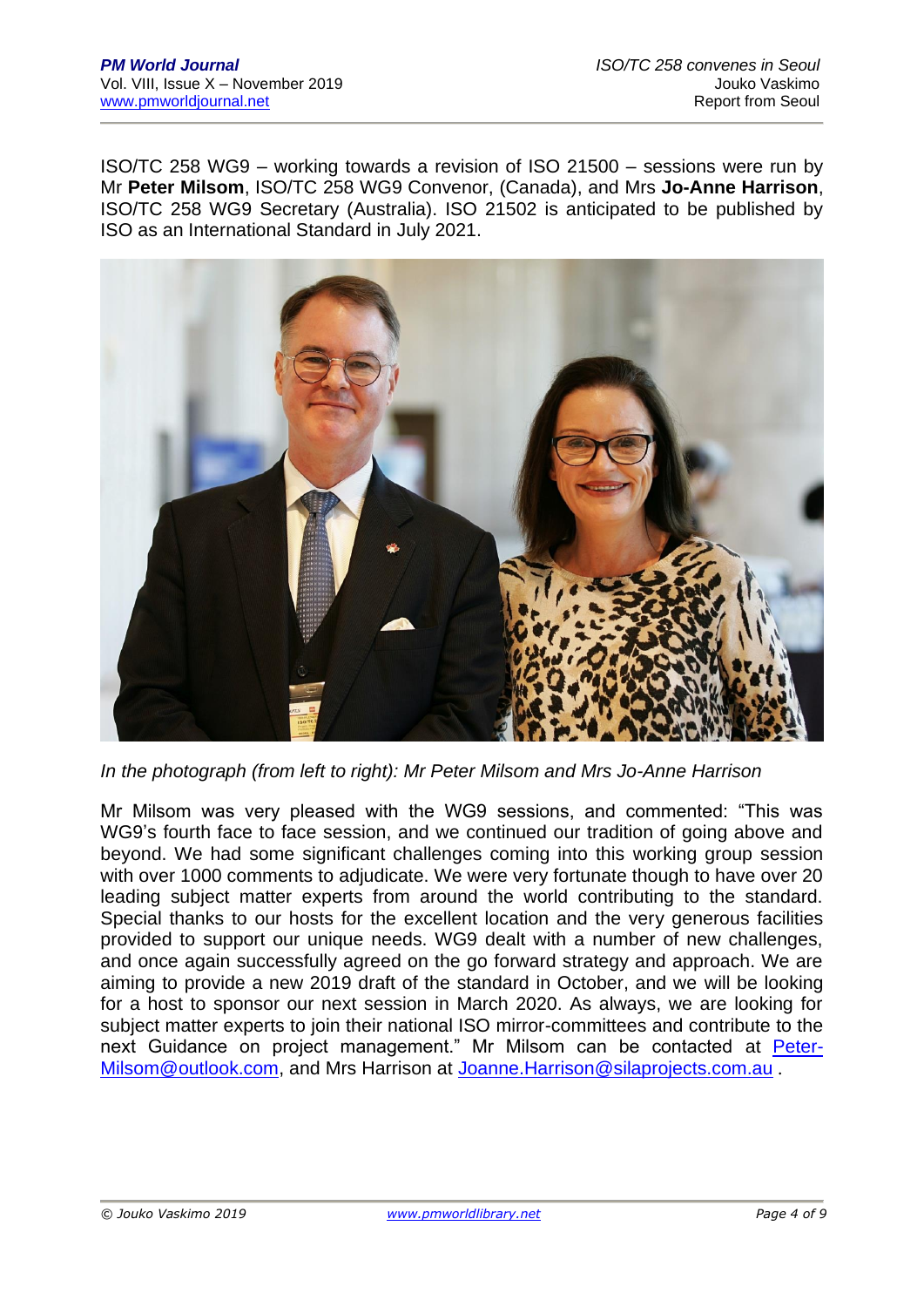ISO/TC 258 WG10 – working towards an overarching ISO standard explaining context and concepts for project-, program- and portfolio management – sessions were run by Mr **Helmut Berger**, ISO/TC 258 WG10 Convenor, (Austria), and Mr **Hemant Anand**  ISO/TC 258 WG10 Secretary (Canada). ISO 21500 is anticipated to be published by ISO as an International Standard in July 2021.



*In the photograph (from left to right): Mr Hemant Anand and Mr Helmut Berger*

Mr Berger and Mr Anand were happy with the WG10 sessions, and commented: "We experienced really productive days here in Seoul. Thanks to our host for providing the infrastructure which helped us splitting into subgroups for effective organization of working. In our project plan for the development of new ISO 21500 the goal for the Seoul meeting was to finalize working draft 2 and start a Committee Draft (CD). The work group met this goal! The group members performed as a harmonious team, creating a real good atmosphere. We will now proceed working in national mirrorcommittees and meet virtually several times to adjudicate the comments received from various mirror committees" Mr Berger can be contacted at [H.Berger@cs-i.at](mailto:H.Berger@cs-i.at) and Mr Anand at [Hemant.Anand.ca@gmail.com](mailto:Hemant.Anand.ca@gmail.com) .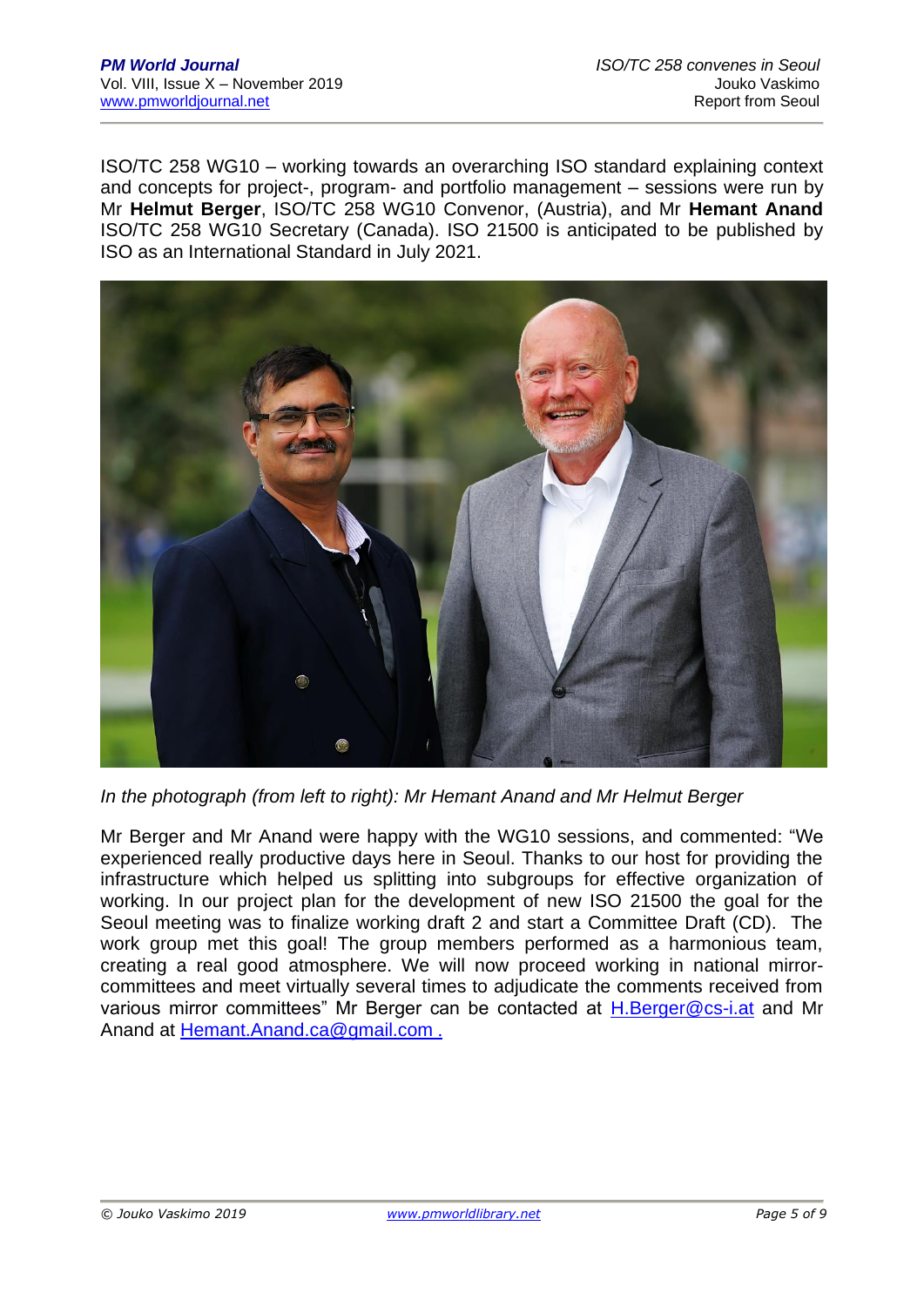ISO/TC 258 WG 12 – working towards Earned Value Management (EVM) implementation guide – sessions were run by Mr **Kym Henderson**, ISO/TC 258 WG12 Convenor, (Australia), and Mr **Yang Xiao**, ISO/TC 258 WG12 Secretary (China). ISO 21512 is anticipated to be published by ISO as an International Standard in July 2022.



*In the photograph (from left to right): Mr Kym Henderson and Mr Yang Xiao*

Mr Henderson and Mr Xiao were happy with the WG12 sessions, and commented "This was WG12's first face to face session, and the working group team has formed and achieved significant progress in Seoul, Korea. Consensus was achieved on a 2 ½ year delivery schedule for the ISO EVM Implementation Guide and the meeting objective of transitioning from project initiation to content development was largely achieved.

The Dragon City Seoul location and facilities provided by our KATS hosts were excellent and the hospitality of the Korean people has been exceptional.

While WG12 has achieved significant progress, much work remains to be done. Content development on Working Draft 1 has commenced with a face to face review meeting scheduled in London, United Kingdom in May 2020 for a review of content and decision on the next steps. We are looking for more subject matter experts to join their national ISO mirror-committees and contribute to the development of this important Guide." Mr Henderson can be contacted at [Kym.Henderson@gmail.com](mailto:Kym.Henderson@gmail.com) and Mr Xiao at [Xiao.Yang.Jason@foxmail.com](mailto:Xiao.Yang.Jason@foxmail.com) .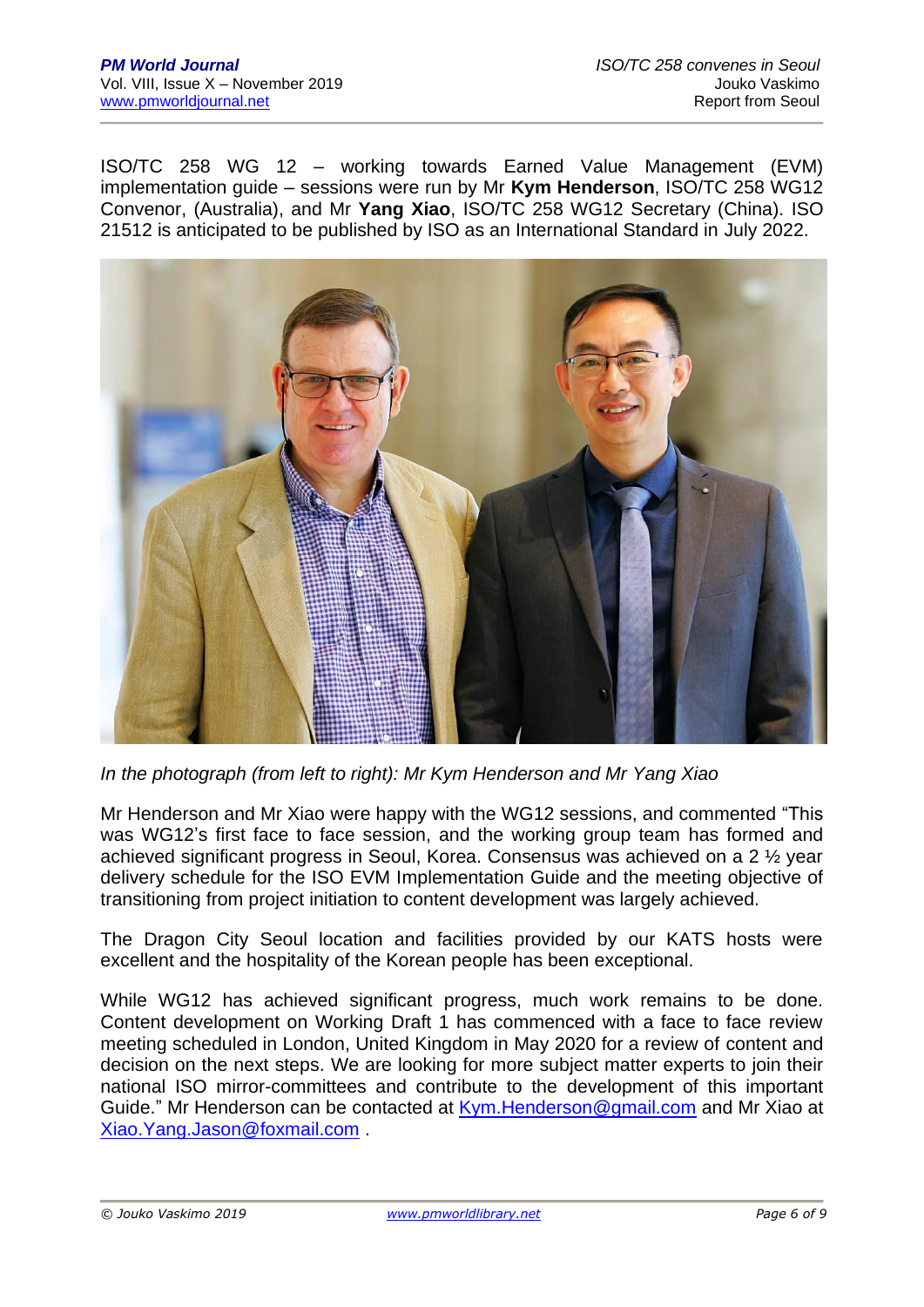Representatives from three organizations in liaison with ISO/TC 258 participated in the ISO/TC 258 Seoul event:

Mr **Gordon Kranz**, representing the **College of Performance Management** (CPM), commented "CPM is excited to become a Liaison to the ISO TC258 organization to help support its goal to further the professional implementation of Project, Program, and Portfolio Management across the world. CPM is also pleased to be an active participant in support of TC258 Working Group 12 which is tagged with the task of developing an Earned Value Management Implementation Guide grounded on the principles in the ISO 25808:2018 Standard. The welcoming attitude of the TC258 country delegates, officers, and participants combined with the venue provided by KATS have made this a most pleasant experience.



CPM, which is an educational and best practice sharing organization for practitioners of Integrated Performance management, will benefit greatly from our continued relationship with ISO TC258." Mr Kranz can be contacted at [GKranz@mycpm.org](mailto:GKranz@mycpm.org) .

Professor Dr **Byung-ryong Moon**, representing **International Project Management Association** (IPMA), commented "I was fairly excited to attend the ISO/TC258 as an observer on behalf of IPMA.

In the light of the IPMA which aims to contribute to the enhancement and strengthening of individual and organizational competences, TC258's key agendas have been identified as a result of efforts to lay the groundwork and provide directions for the future.

The contributions and collaborations of the member countries

demonstrated at this plenary session and working group confirmed that IPMA have plentiful excellent partners for the further activities.

I would like to express my gratitude to all participants, particularly Mr Steven Fahrenkrog Chairman, Mr Karl Best committee manager and Mr Jouko Vaskimo making every effort for this Newsletter." Professor Moon can be contacted at [BRMoon@korea.ac.kr](mailto:BRMoon@korea.ac.kr) .

Mr **Marvin Nelson**, representing **Project Management Institute** (PMI), commented "PMI is pleased to participate in the work of ISO/TC258 as a Category A liaison organization. PMI is committed to advancing global consensus on project, program and portfolio management on behalf of our constituents around the world. This 10<sup>th</sup> plenary session was notable for the contributions of many member countries. PMI is firmly committed to the work of ISO/TC 258 and has worked to deepen our collaborative relationship and participation in the work as a liaison organization and by sponsoring subject matter experts to the working groups. PMI thanks and appreciates our Korean host for the excellent arrangements." Mr Nelson can be contacted at [Marvin.Nelson@pmi.org](mailto:Marvin.Nelson@pmi.org) .



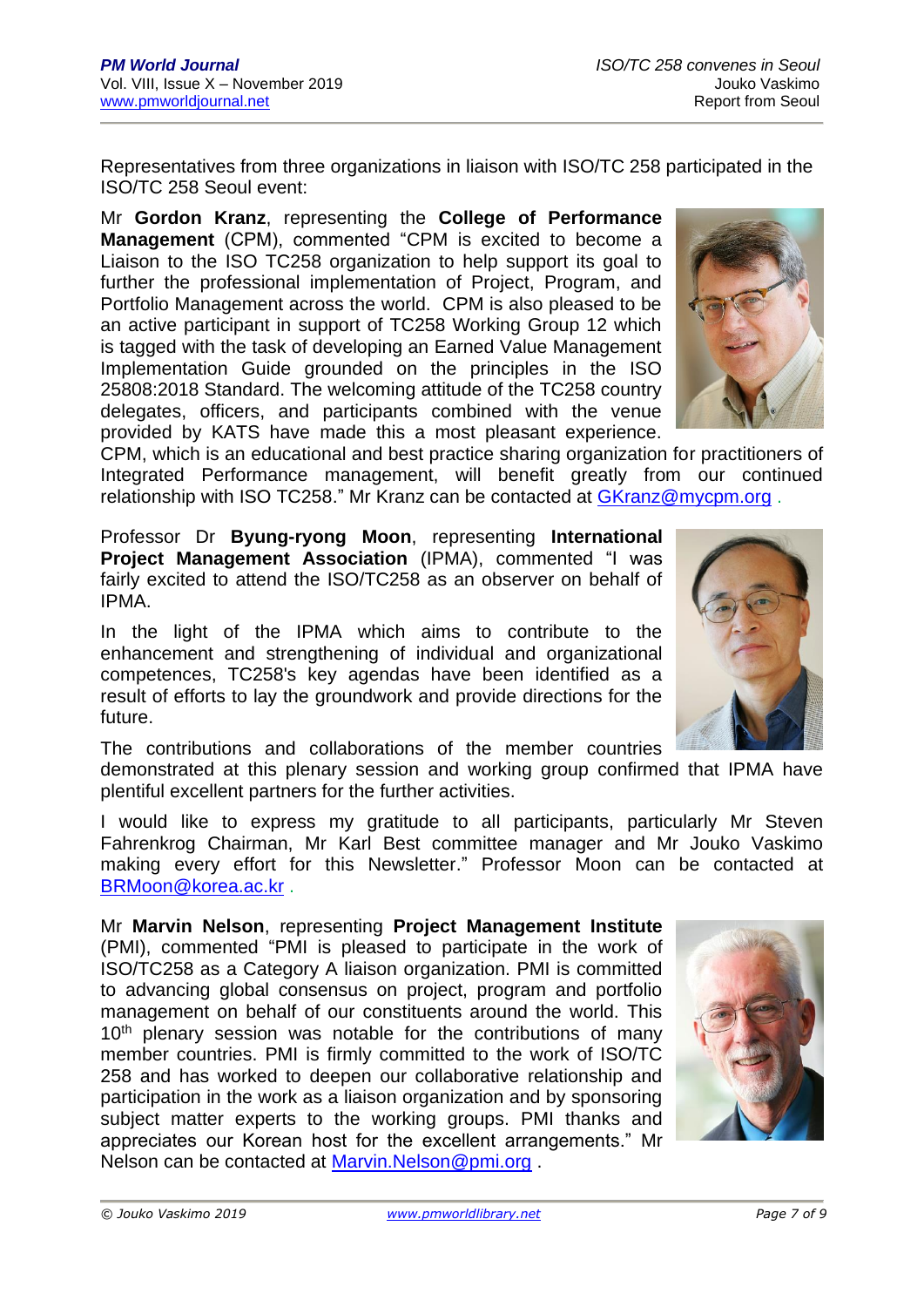

Korean Agency for Technology and Standards

**Korean Agency for Technology and Standards** (KATS) is the Korean national standardization body, and the formal member of ISO.

KATS focuses on boosting national economic growth and being a platform toward knowledge-based society through development of strategic policies for evolving relationship

between standards and technology, along with the relationship between standards and industry. KATS also seeks to create more convenient and safe environments via standardization.

Furthermore, KATS strives to adopt a new paradigm for standardization: KATS develops and implements a new bottom-up approach aimed at strengthening support for stakeholders from private sector to participate more actively in standards development process. And by reinforcing support for standardization activities for enterprises, KATS strives to create a business-friendly environment.

KATS – representing all the ministries in the field of standardization as National Standards Body of the Republic of Korea – plays a key role in international and regional standardization organizations such as ISO, IEC and PASC.

For further information please navigate to [www.kats.go.kr/en/main.do](http://www.kats.go.kr/en/main.do) .



**International Organization for Standardization** (ISO) is the largest global developer and publisher of International Standards.

ISO is a network of the national standards institutes of 164 countries, one member per country, with a Central Secretariat in Geneva, Switzerland, that coordinates the system. ISO is a non-governmental organization that forms a bridge between the public and private sectors. On one hand, many of its member institutes are part of the governmental structure of their countries, or are mandated by their government. On the other hand, other members have their roots uniquely in the private sector, having been set up by national partnerships of industry associations.

ISO enables a consensus to be reached on solutions that meet both the requirements of business and the broader needs of society.

For further information please navigate to [www.iso.org/iso/home.html](http://www.iso.org/iso/home.html) .